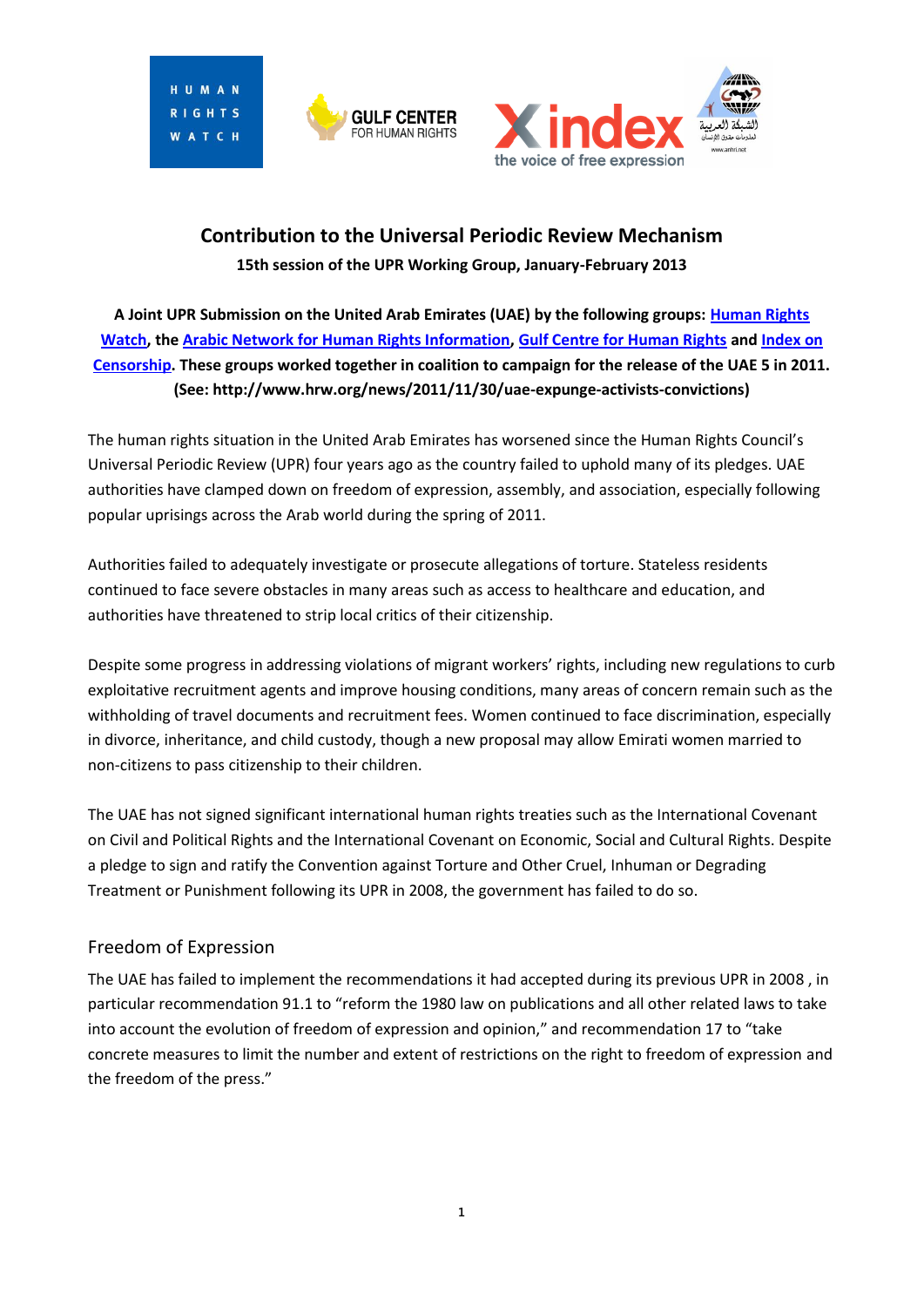Despite these pledges, human rights defenders and government critics continue to face harassment, imprisonment, and criminal prosecution. The UAE's penal code criminalizes speech based on broad content-based restrictions, allowing the government to prosecute people for speech critical of the government, in contravention of international standards.

In the wake of regional popular protests since 2011, some Emiratis have called openly for greater accountability, transparency, and democratization, and consequently faced repression in a widening crackdown on freedom of expression.

In early April 2011, the authorities arrested five activists who came to be known as the "UAE 5," after they allegedly posted statements on *UAE Hewar*, an internet forum that the authorities blocked in February 2010. None of the messages attributed to the UAE 5, which were reviewed by Human Rights Watch and other rights groups, went beyond peaceful criticism of government policy or political leaders. The state charged the five men in early June 2011 under articles 176 and 8 of the UAE Penal Code, which punish public "insults" of the country's top officials. The Federal Supreme Court convicted the men on November 27 and sentenced them to between two and three years in prison. The men were released the following day after the UAE's president commuted their sentences. Authorities have not expunged their criminal records and have failed to return the passport of Ahmed Mansoor, one of the five.

Despite the UAE's pledge "to reform the 1980 law on publications and all other related laws to take into account the evolution of freedom of expression and opinion" following its 2008 UPR, the government has failed to amend the law or pass a new one. On January 20 2009, the UAE's Federal National Council, a government advisory board without legislative powers, did adopt a draft media law, which would have been a significant improvement over the 1980 law in some areas but would have failed to conform to international free speech standards. The draft law imposed unlawful content-based restrictions on speech, as well as unlawful and onerous government controls on licensing, registration, operation, and management of the media. However, President Khalifa bin Zayed Al Nahyan did not sign the draft law, thereby shelving the legislation and keeping the 1980 law in place.

The 1980 law regulates publication of all films, scientific articles, musical compositions, news documents and most other forms of recorded public expression. The law restricts expression through registration requirements and limitations on peaceful content, providing for incarceration of offenders. However, media workers no longer face jail time for libel offenses following a 2007 decree by UAE Prime Minister Sheikh Mohammad bin Rashed al-Maktoum stating that journalists should not be jailed for their work.

In August 2009 authorities charged British journalist Mark Townsend, a former business editor at the *Khaleej Times* newspaper, a Dubai-based daily, with libeling his former employer at the paper based on several internet blog posts under a user name resembling his. The criminal charges forced Townsend to remain in the country without permission to work for 22 months while the court case progressed. In May 2011, a judge dismissed the charges against him.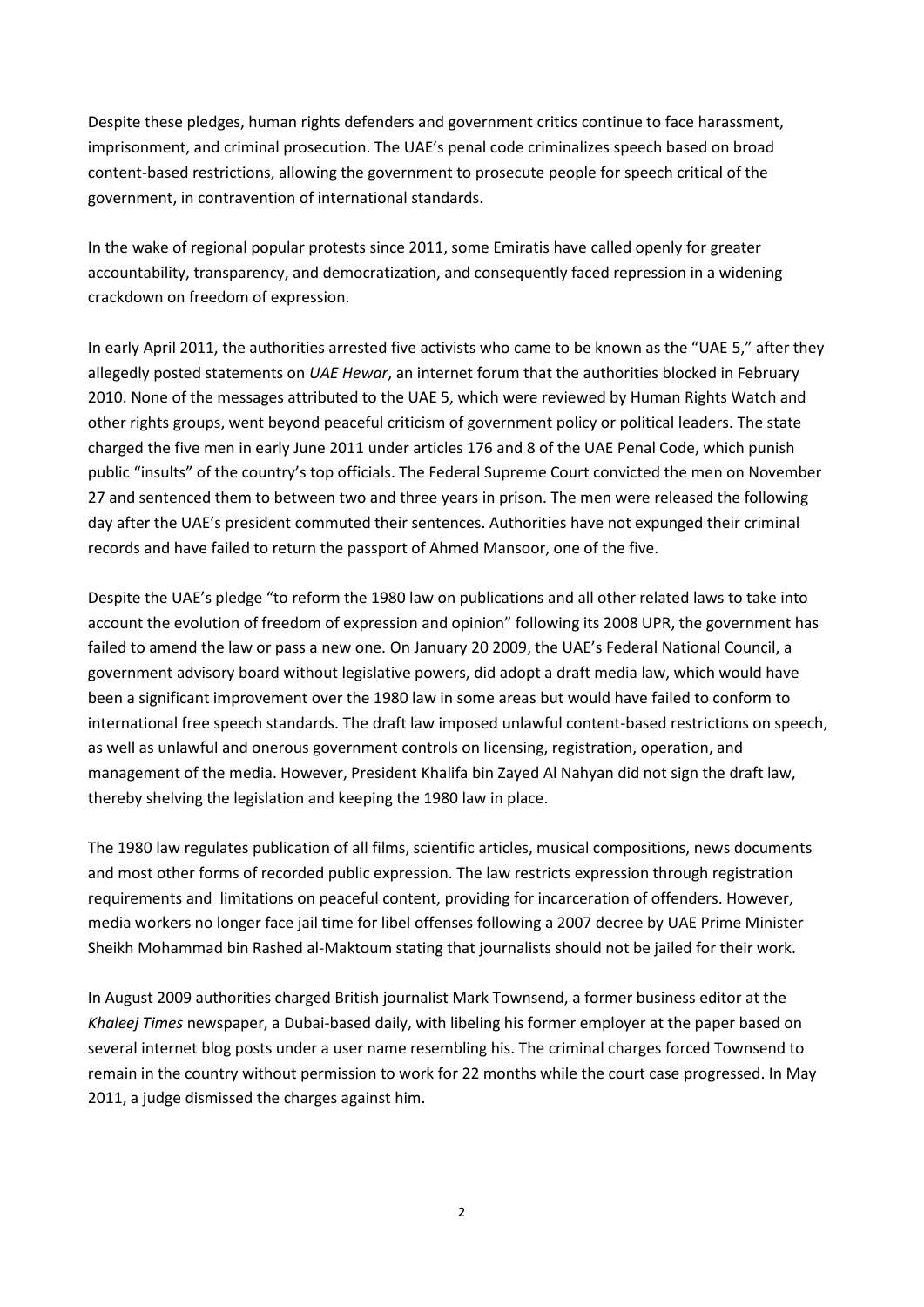





International and domestic news organizations operating from the Dubai Media City (DMC) free zone are generally not subject to the current UAE media laws, though several international journalists reported that authorities did not renew their work permits after they interviewed government critics.

## Freedom of Association and Assembly

UAE authorities continued their clampdown on freedom of association in 2011 by disbanding the elected boards of the Jurists' Association and the Teachers' Association, two of the country's prominent independent associations, after they and two other local NGOs co-signed a public appeal in April 2011 calling for greater democracy in the country. Social Affairs Minister Mariam Mohammed Khalfan Al Roumi issued decrees in April to replace the two boards with state appointees. According to the decrees, the associations violated section 16 of the UAE's 2008 Law on Associations, which prohibits NGOs and their members from interfering "in politics or in matters that impair state security and its ruling regime." The Law on Associations tightly controls NGOs permitted to operate in the UAE.

In late March 2012, the UAE authorities closed, without explanation, the local offices of two international organizations, the National Democratic Institute, a body linked to the Democratic Party in the United States, and the Konrad Adenauer Stiftung, linked to Germany's Christian Democratic Union. Both bodies promote the exchange of ideas and political debate as the foundation of democracy.

Beginning in March 2012, authorities have detained 13 members of the Reform and Social Guidance Association (al-Islah), a non-violent political association advocating greater adherence to Islamic precepts. These arrests, usually by the UAE's *Amn al-Dawla* (State Security), a federal security service that reports directly to the office of the UAE President under Law 6 of 1976, appear to have been motivated solely by the men's affiliation with the association. Authorities have held the men without charge and for extended periods of time at unknown locations without access to a lawyer or contact with family members. All remain in detention at this writing.

Authorities continue to violate the right to freedom of peaceful assembly by clamping down on public demonstrations and protests. Police arrested at least four young activists after they attempted to organize a peaceful protest march in July 2010 in response to increasing oil prices. Authorities fired two of the organizers from their government jobs and Dubai police held one in detention for a week for "inciting the nation against the government," even though the protest was cancelled. The other was imprisoned for more than a month.

In February 2012, security officials called in for questioning hundreds of Syrian nationals suspected of attending a demonstration in front of the Syrian consulate in Dubai protesting the Syrian government's continuing crackdown on protesters and opposition forces there. The UAE government later revoked the residency permits of about 50 of them.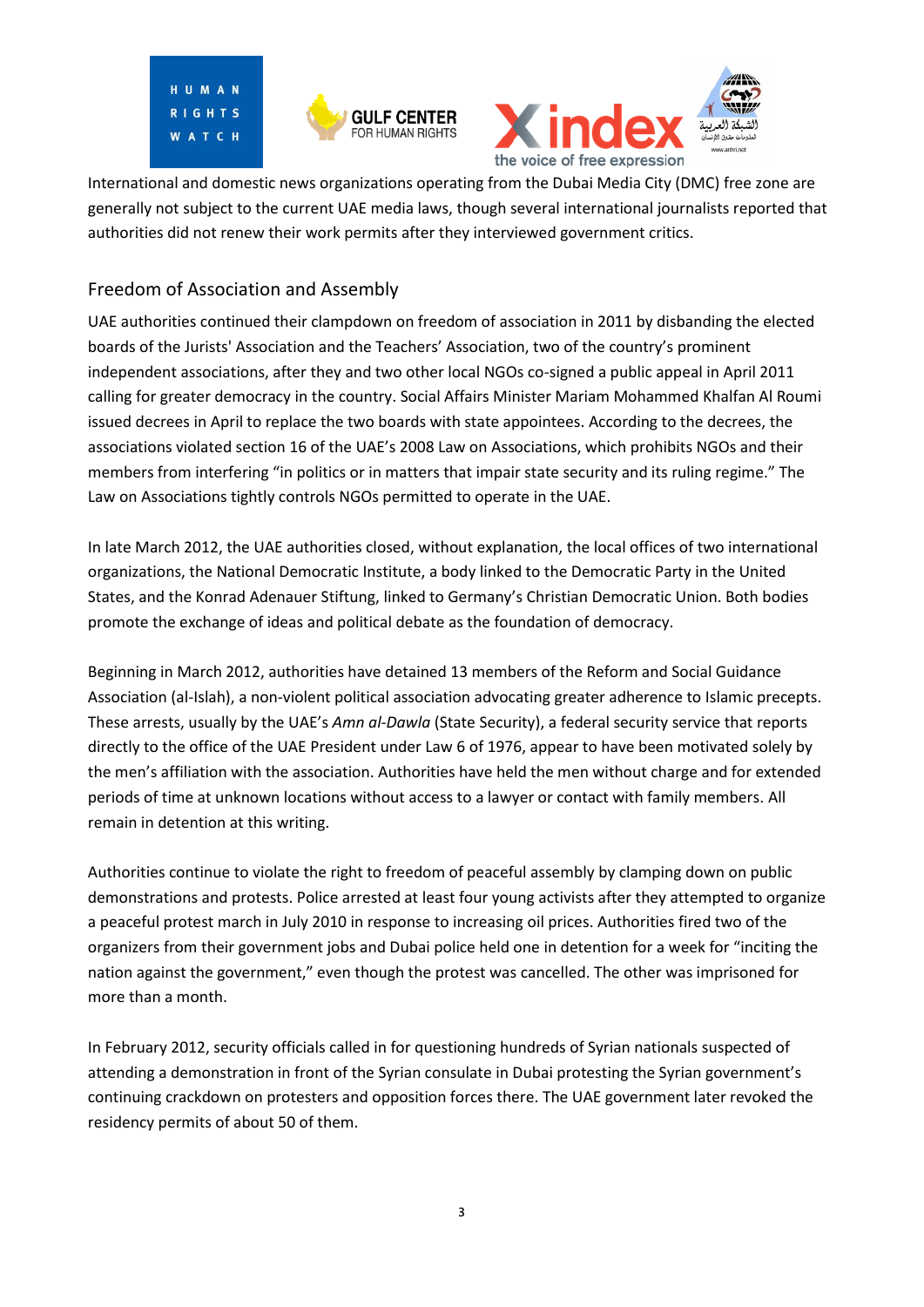#### *Recommendations on Freedoms of Expression, Association, and Assembly:*

- Halt efforts to impose restrictions on freedom of expression and the press, and amend the penal code to remove all criminal penalties for alleged libel offenses.
- Repeal the 1980 media law. Any replacement should respect the right to seek, receive, and impart information and ideas of all kinds, in compliance with Article 19 of the International Covenant on Civil and Political Rights.
- Amend the 2008 Law on Associations and remove all interference into NGO affairs, including the authority to oust and replace boards and chairpersons.
- Uphold the right to freedom of assembly by allowing peaceful public gatherings and demonstrations.

### Torture

The UAE government has failed to sign and ratify the Convention against Torture and Other Cruel, Inhuman or Degrading Treatment or Punishment, in spite of accepting recommendations 91.25 and 91.32 to do so. Authorities have also failed to properly investigate allegations of torture and meaningfully prosecute those responsible.

In 2009, the United Arab Emirates government prosecuted Sheikh Issa bin Zayed al-Nahyan, a royal family member for apparently brutally torturing an Afghan grain dealer. The trial started six months after a [videotape](http://abcnews.go.com/video/playerIndex?id=7407186) of the attack was broadcast on United States television apparently showing the sheikh torturing a grain dealer with whips, electric cattle prods, and a wooden plank with protruding nails. Initially, the Interior Ministry had characterized the abuse as a matter that the parties subsequently settled "privately." After international condemnation, the UAE announced that it would conduct an immediate "comprehensive review" of the torture incident and "make its findings public at the earliest opportunity." The government did not subsequently make any announcement about the comprehensive review or make any results public. On January 10, 2010, the Al Ain Criminal Court cleared Sheikh Issa of the torture charges. The court convicted five co-defendants but accepted the sheikh's defense that he was under the influence of drugs, which diminished the responsibility for his actions. The public prosecutor did not appeal the ruling.

In October 2009 the Federal Supreme Court convicted Naji Hamdan of terrorism-related charges, and sentenced him to 18 months in prison. Hamdan, an American of Lebanese origin, has denied the allegations and his lawyer told the court that Hamdan suffered torture and threats in detention and was coerced into signing a confession "to whatever they wanted to hear." Hamdan was released in November 2010 on the basis of time served, and deported to Lebanon.

On March 29, 2010 a Sharjah court sentenced 17 Indian men to death for the murder of a Pakistani national during a brawl over control of the illicit alcohol trade. The 17 men alleged that police tortured them over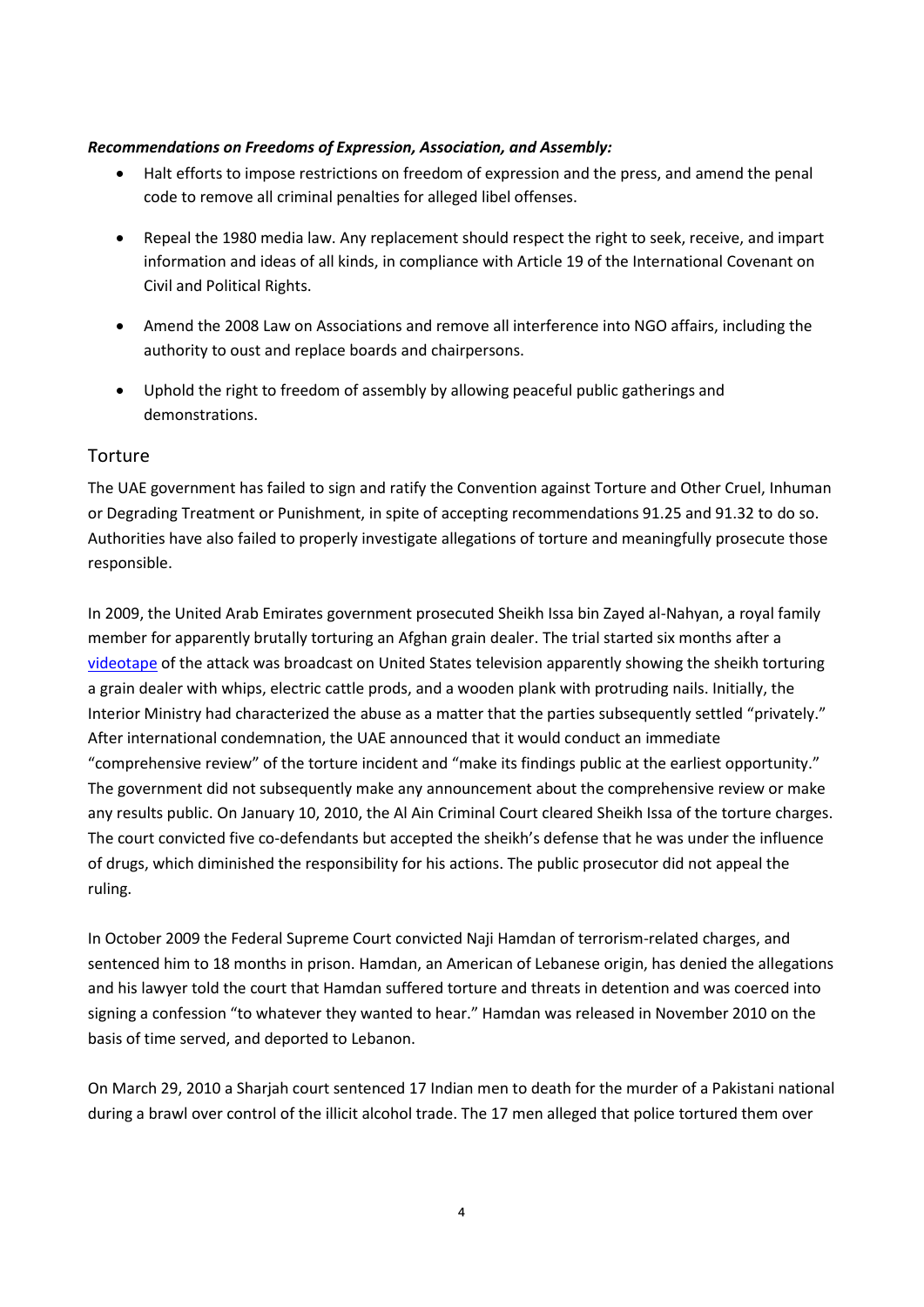





nine days to obtain confessions. Lawyers for Human Rights International (LFHRI), an Indian group, said police beat the men with clubs, subjected them to electric shocks, deprived them of sleep, and forced them to stand on one leg for prolonged periods. An appellate court later reduced the sentences to two years imprisonment and deportation after the defendants paid "blood money" to the victim's family, but authorities did not investigate the torture allegations.

In August 2010 criminal lawyer Abdul Hameed al-Kumaiti filed a public complaint with Dubai's public prosecutor urging an investigation into circumstances surrounding at least 20 suspicious deaths of inmates (19 Emiratis and one Afghan) in Dubai's central prison over the preceding two years. Authorities did not issue a response.

On June 12, 2012, a Dubai criminal court exonerated 13 Dubai police officers, a lieutenant colonel, six lieutenants, and six lower-ranking officers, of torturing three Pakistani detainees during interrogation in 2010, one of whom died shortly after from his injuries while still in detention. One of the detainees claimed that the officers hit him in the groin with a metal bar and a wooden stick, then stripped him naked and sprayed his body with WD40, an industrial lubricant harmful to human skin. The court acquitted all the officers on the torture charges, though the court sentenced five to one month imprisonment for "unlawful detention."

#### *Recommendations on Torture:*

- Expeditiously sign and ratify the Convention against Torture and Other Cruel, Inhuman or Degrading Treatment or Punishment.
- Investigate promptly and impartially all allegations of torture by security and police forces and prosecute any official found responsible for ordering, carrying out, or acquiescing in torture or illtreatment.

## Migrant Worker Rights

According to government statistics released in 2011, foreigners account for more than 88.5 percent of UAE residents, many of them poor migrant workers. Immigration sponsorship laws grant employers extraordinary power over the lives of these workers. They have no right to organize or bargain collectively and face penalties for going on strike. Although the law calls for a minimum wage, the Ministry of Labor has yet to implement this provision.

The past two years have shown some positive developments for migrant workers. In doing so, it took some steps towards partly implementing recommendation 91.14 to "protect them from possible abuses by their employers". In January 2011, the UAE government issued new labor regulations to curb exploitative recruiting agents who entrap foreign workers with recruiting fees and false contracts. The new regulations explicitly prohibit UAE recruitment agencies from imposing recruitment fees on workers or intermediaries.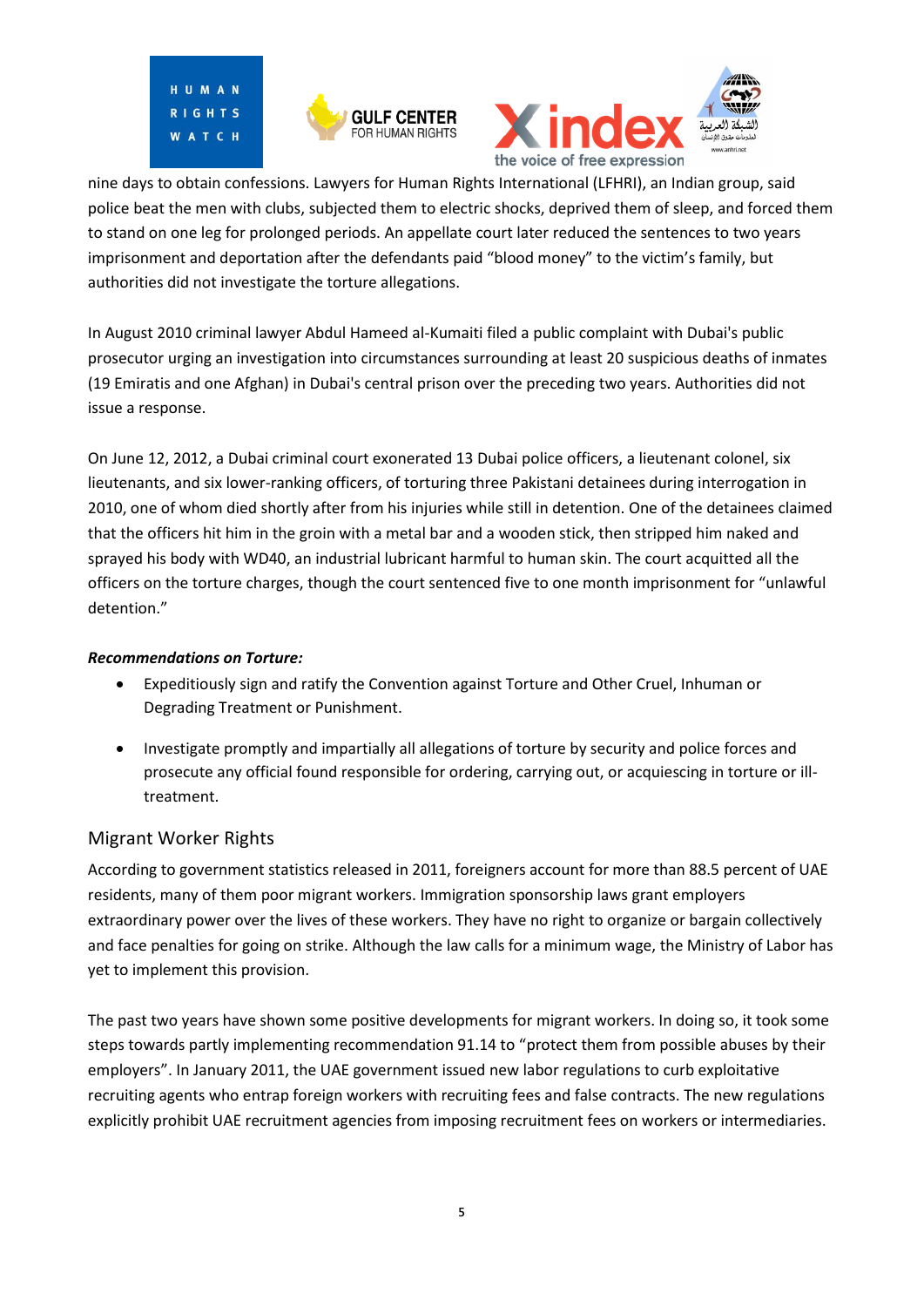If a worker is found to have paid a fee to anyone associated with an Emirati recruitment agency either inside or outside the UAE, the Labor Ministry may compel the agency to reimburse the worker. The regulations also hold recruitment agencies partly liable if they place the worker with an employer who subsequently does not pay the workers, and ban recruiters from placing workers with companies involved in collective labor disputes. Recruiters will have to put down a Dh 300,000 (\$81,000) minimum deposit, which will be available to pay workers' salaries if the company fails to do so.

In June 2009 the UAE cabinet approved compulsory housing standards to improve living conditions for migrant workers. Employers have until September 2014 to comply with the rules.

In June 2011, the UAE, along with other governments, trade unions, and employers' organizations, voted to adopt an International Labour Organization (ILO) treaty that extends key labor protections to domestic workers. The ILO Convention on Decent Work for Domestic Workers, which establishes the first global standards for domestic workers worldwide, addresses their routine exclusion from labor protections guaranteed to other workers, such as weekly days off, limits to hours of work, and a minimum wage.

Despite these steps, many problems remain and more specific action should be taken to implement recommendations accepted during the 2008 UPR and to address the core human rights concerns related to migrant workers' rights. Across the country, abuses include unsafe work environments, the withholding of travel documents, near universal payment of recruitment fees by workers, and low and nonpayment of wages, despite a mandatory electronic payment system introduced in 2009.

The financial crisis that began in late 2008 cost tens of thousands of workers their jobs. Trapped in camps lacking basics such as food and sanitation, many were unable to find new jobs or a way home. Other workers said that some employers forced them to accept reduced pay and benefits or face dismissal. Hundreds of laid-off migrant workers in 2010 were stranded in labor camps without electricity or running water for months on end after their Dubai-based employers closed; some had to fight off rats while sleeping amidst garbage heaps.

In January 2011 more than 3,000 workers employed by Arabtec went on a two week strike to demand a wage increase. The workers had been making between 650 and 800 dirhams (US\$175 and \$220) a month. Some alleged that they had not been paid for overtime work. UAE authorities deported 71 Bangladeshi nationals for their alleged role in instigating the strike. According to the government, the UAE saw 34 worker protests in the first three months of 2011, less than half the number from the same period a year ago. The protests were related to delayed payment of salaries, non-payment of overtime, or demands for pay increases, the government said.

Many female domestic workers in the UAE suffer unpaid wages, food deprivation, long working hours, forced confinement, and physical and sexual abuse. The standard contract for domestic workers introduced in April 2007 calls for "adequate breaks" but does not limit working hours or provide for a weekly rest day, overtime pay, or workers' compensation.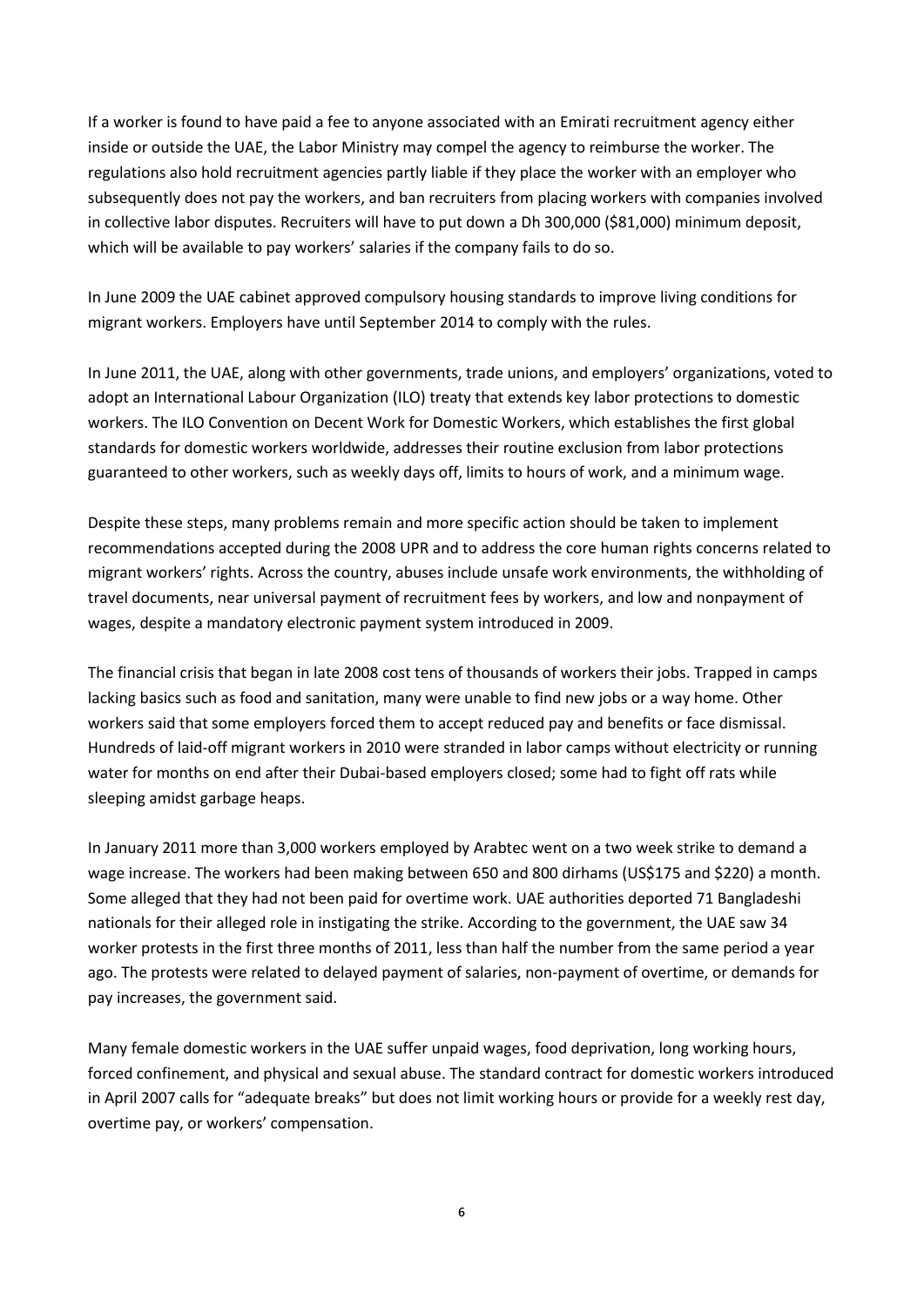





A local press outlet reported in May 2012 that the UAE is considering a draft law that would provide domestic workers a weekly paid day off, two weeks of paid annual leave, holidays, and 15 paid sick days. Among reported provisions that raise concern is one that will make a domestic worker who reveals the "secrets" of their employer liable for prosecution and penalties of up to six months in prison and a fine of Dh 100,000 (US\$27,000). The draft law also will purportedly impose harsh criminal sentences, including imprisonment, on those who "encourage" a domestic worker to quit her job or offer her shelter.

#### *Recommendations on Migrant Worker's Rights:*

- Establish an independent commission to investigate and publicly report on the situation of migrant workers in the country; and allow the establishment of genuine and independent human rights and workers' rights organizations that can bring abuses to light and help workers know and defend their rights.
- Prohibit companies from doing business with recruitment agencies in the UAE and abroad that violate UAE laws by charging workers fees for travel, visas, employment contracts, or anything else in connection with their employment.
- Aggressively prosecute and impose significant penalties for employers and recruiting agencies that abuse employees in violation of the law.
- Ratify the International Labour Organization's Conventions No. 87 and No. 98 on freedom of association and collective bargaining, and amend the UAE Labor Law to incorporate the convention's protections.
- Implement the provisions of the new ILO treaty that extends key labor protections to domestic workers

## Stateless Persons and Citizenship Issues

The UAE hosts between 10,000 and 100,000 stateless residents known as Bidun, ("without," referring to their statelessness). Many of the Bidun population in the UAE trace their origins to nomadic tribes that previously moved freely around the gulf region or later immigrants living in the UAE who failed to register for nationality when the country was formed in 1971. Due to their stateless status the Bidun face severe obstacles in many areas such as access to healthcare and education, and many live in poverty.

UAE activists reported that Interior Ministry officials have stepped up pressure on stateless residents in 2012 to apply for citizenship in other countries to which they have no connection as a first step in establishing legal residency in the UAE. UAE authorities reportedly approached the Comoros Islands with financial incentives to grant citizenship to stateless residents.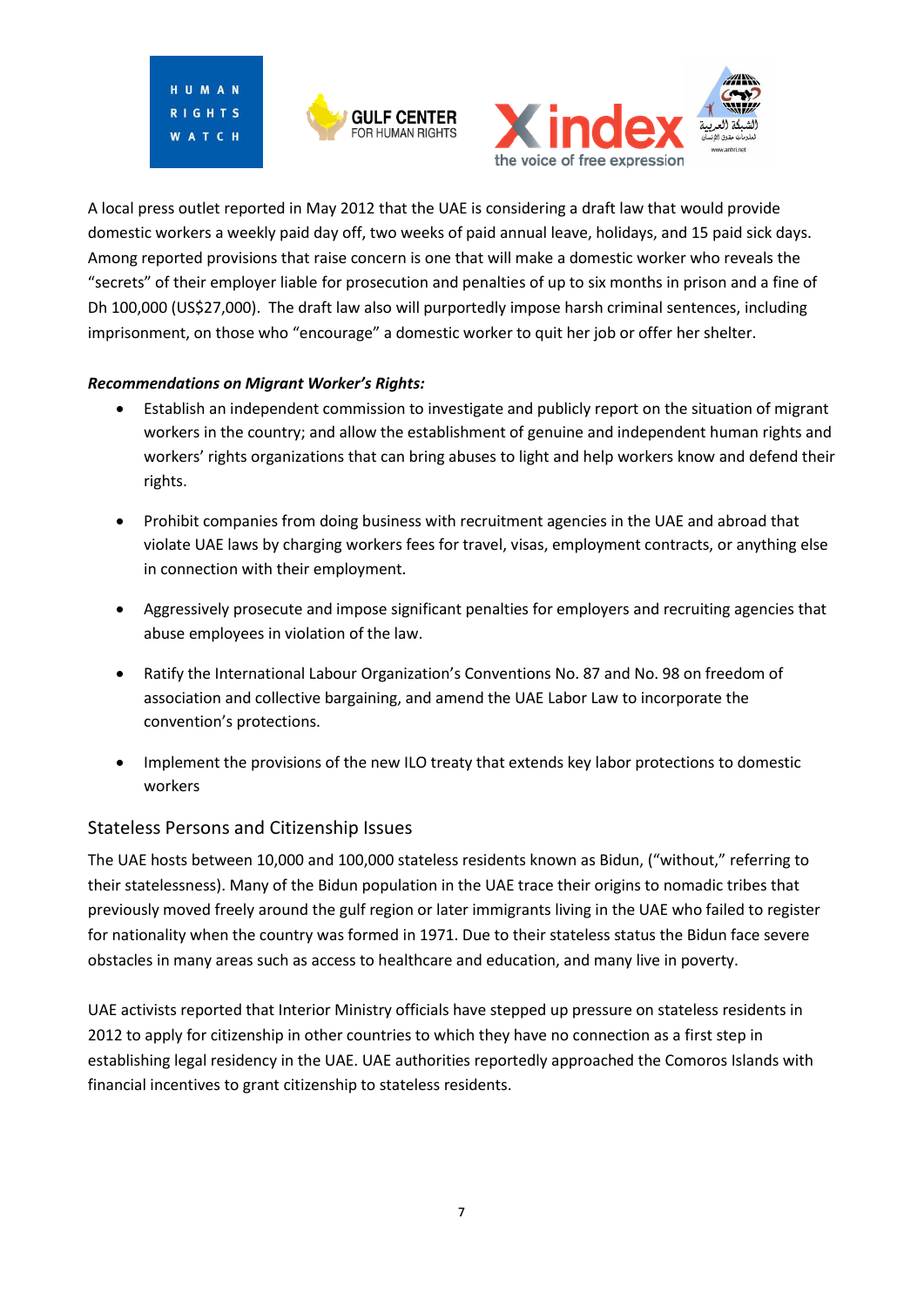In May 2012, authorities detained Ahmed Abd al-Khaleq, a stateless Bidun and member of the "UAE 5," one day after he received notification that Comoros has approved his citizenship application. Local activists said he has no connection to the Comoros and has never visited the islands, but that he had applied for Comoros citizenship under pressure from UAE authorities, who told him that obtaining a nationality was a necessary step in regularizing his residency status in the UAE. Authorities first threatened him with deportation to the Comoros, and then later to Thailand. Abd al-Khaleq supports his parents and seven sisters, all of whom were born in the UAE and have never left the country. At time of writing, Abd al-Khaleq was still in detention.

Authorities have also violated international standards by threatening to revoke the citizenship of domestic critics. In December 2011, the government said through its official news agency that it had stripped six al-Islah members – Dr. Ali Hussain al-Hammadi, Dr. Shahin Abdullah al-Hosni, Hussein Munif al-Jabri and his brother Hassan Munif al-Jabri, Ibrahim Hassan al-Marzouqi, and Sheikh Mohammad Abdul Razak al-Sediq– of their UAE citizenship. Authorities subsequently detained a seventh member of al-Islah, Ahmed Ghaith al-Suwaidi in March 2012; they had earlier revoked his citizenship in May 2011. In April 2012 the government jailed the original six after they refused to sign a pledge to search for a new nationality. On May 31, 2012, a court rejected an appeal submitted by the men's lawyer to return the men's passports.

Since June 2009, the UAE has deported hundreds of Lebanese and Palestinian residents on suspicion of supporting the Lebanese group *Hezbollah*, without an opportunity to appeal their expulsions. Some had lived in the country for more than 30 years and owned homes and businesses there.

#### *Recommendations on stateless Persons and Citizenship Issues:*

- Develop a strategic plan to remedy the UAE's longstanding problem of statelessness in accordance with international legal standards and in consultation with UNHCR and local civil society organizations. Publish a roadmap and timetable for ending statelessness in the UAE and dedicate adequate resources to expediting resolution.
- Grant temporary legal residency to stateless individuals pending resolution of their claims to UAE nationality, and cease efforts to pressure stateless residents into applying for other nationalities.
- Collect and publish data on stateless persons in the UAE, including data on births and deaths, health, education, and employment indicators, and economic conditions.
- Halt any proceedings that would revoke citizenship from government critics, restore citizenship to those from whom it was stripped arbitrarily or which rendered the person stateless, and return all official identification and travel documents.

## Women's Rights

The rejection by the UAE Government of recommendations on ending discrimination between men and women during its previous UPR in 2008 is contrary to its international human rights obligations. There has been no concrete progress in this regard since the 2008 UPR of the United Arab Emirates.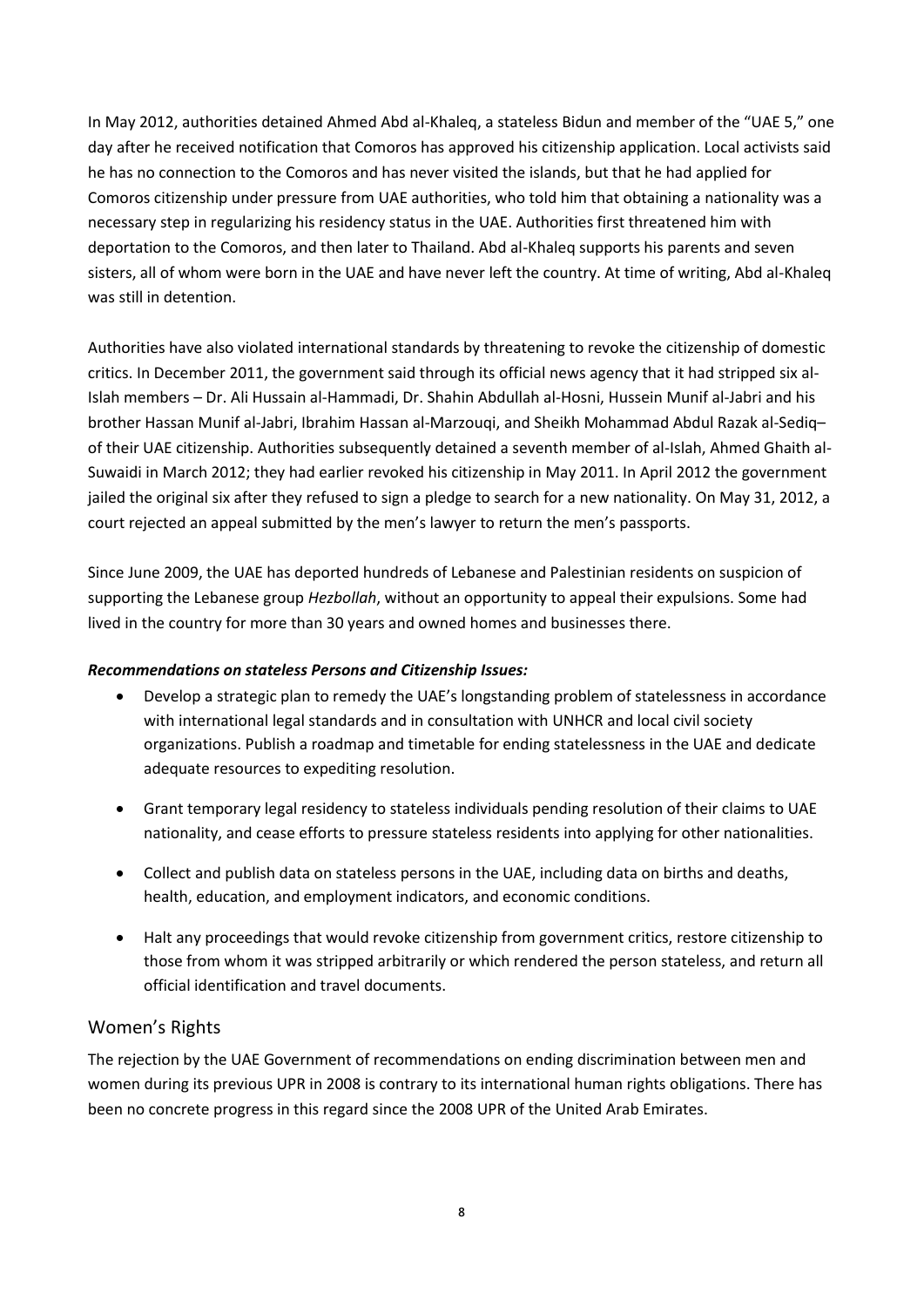H II M A N RIGHTS ATCH





The UAE adjudicates family law and personal status matters for Muslims pursuant to its interpretations of Islamic law, with no option to seek adjudication pursuant to a civil code. The UAE law in particular discriminates against women by granting men privileged status in matters of divorce, inheritance, and child custody. Emirati women can obtain a divorce only through *khul'a* (a no-fault divorce) thereby losing their financial rights. They may only ask for a divorce in exceptional circumstances. Females can only inherit onethird of the total assets of a deceased person while men are entitled to inherit two-thirds.

The law further discriminates against women by permitting Emirati men to have as many as four polygamous marriages and forbidding Muslim women, but not men, from marrying non-Muslims.

In November 2011, President Khalifa bin Zayed Al Nahyan proposed changing the law so that Emirati women married to foreigners can pass on their citizenship to their children. The proposed reform would make the children concerned eligible for citizenship only when they reach the age of 18. It remains unclear whether the proposal would apply to Emirati women married to stateless residents. This reform, if adopted, would reflect the recommendation 92.4 on amending "national laws on citizenship, so that female citizens married to non-citizens can pass on their nationality to their children in the same way that male citizens married to non citizens do".

Despite the existence of shelters and hotlines to help protect women, domestic violence remains a pervasive problem. The penal code gives men the legal right to discipline their wives and children, including through the use of physical violence. In 2010, the Federal Supreme Court upheld a husband's right to "chastise" his wife and children with physical abuse. The ruling, citing the UAE penal code, sanctioned beating and other forms of punishment or coercion providing the violence leaves no physical marks.

Victims of rape and sexual abuse face ostracism by authorities, society, and even their families. In June 2010 a criminal court in Abu Dhabi sentenced an 18-year-old Emirati woman to a year in prison for illicit sex after she reported that six men had gang-raped her.

In the September 2011 elections 85 women out of 450 ran for 20 FNC seats. Only one woman was voted into office.

#### *Recommendations on Women's Rights:*

- Amend statutes of family law to ensure that women have equal status to men in matters of divorce, inheritance, and child custody.
- Introduce legislation to prohibit the right of men to inflict beatings and other forms of physical punishment or coercion on their wives.